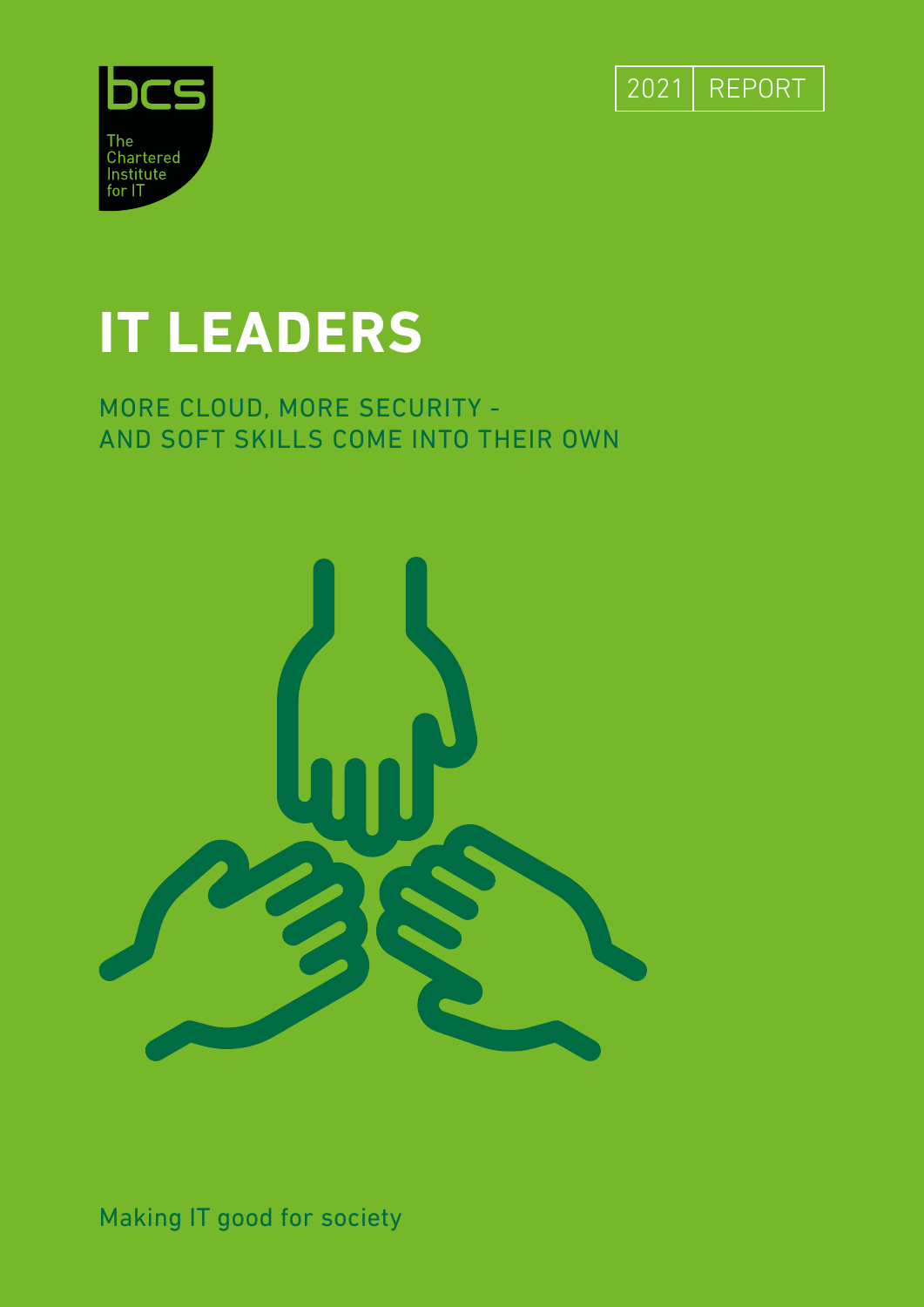## **CONTENTS**

#### **1 [INTRODUCTION](#page-2-0)**

1.1 [Key findings](#page-2-0)

#### **2 [WHAT CHANGED ACROSS 2020?](#page-3-0)**

#### **3 [2021 PRIORITIES AND CONCERNS](#page-4-0)**

- 3.1 [Organisational priorities](#page-4-0)
- 3.2 [Technical priorities](#page-5-0)
- 3.3 [Public trust in IT](#page-8-0)
- 3.4 [Importance of ethical thinking and practice](#page-9-0)

#### **4 [THE COVID EFFECT](#page-10-0)**

- 4.1 [Business continuity strategies](#page-10-0)
- 4.2 [Changes in IT leadership competencies](#page-11-0)
- 4.3 [IT strategy changes post-COVID](#page-12-0)
- 4.4 [Hitting reset](#page-13-0)

#### **5 [FILLING THE 2021 GAPS](#page-15-0)**

- 5.1 [Additional resource needs](#page-15-0)
- 5.2 [Capability gaps](#page-15-0)
- 5.3 [Closing the gaps](#page-16-0)

#### **6 [WHERE IT LEADERSHIP IS NOW](#page-17-0)**

- 6.1 [IT representation on the board](#page-17-0)
- 6.2 [Leadership tips and inspiration](#page-18-0)

#### **7 [METHODOLOGY](#page-19-0)**

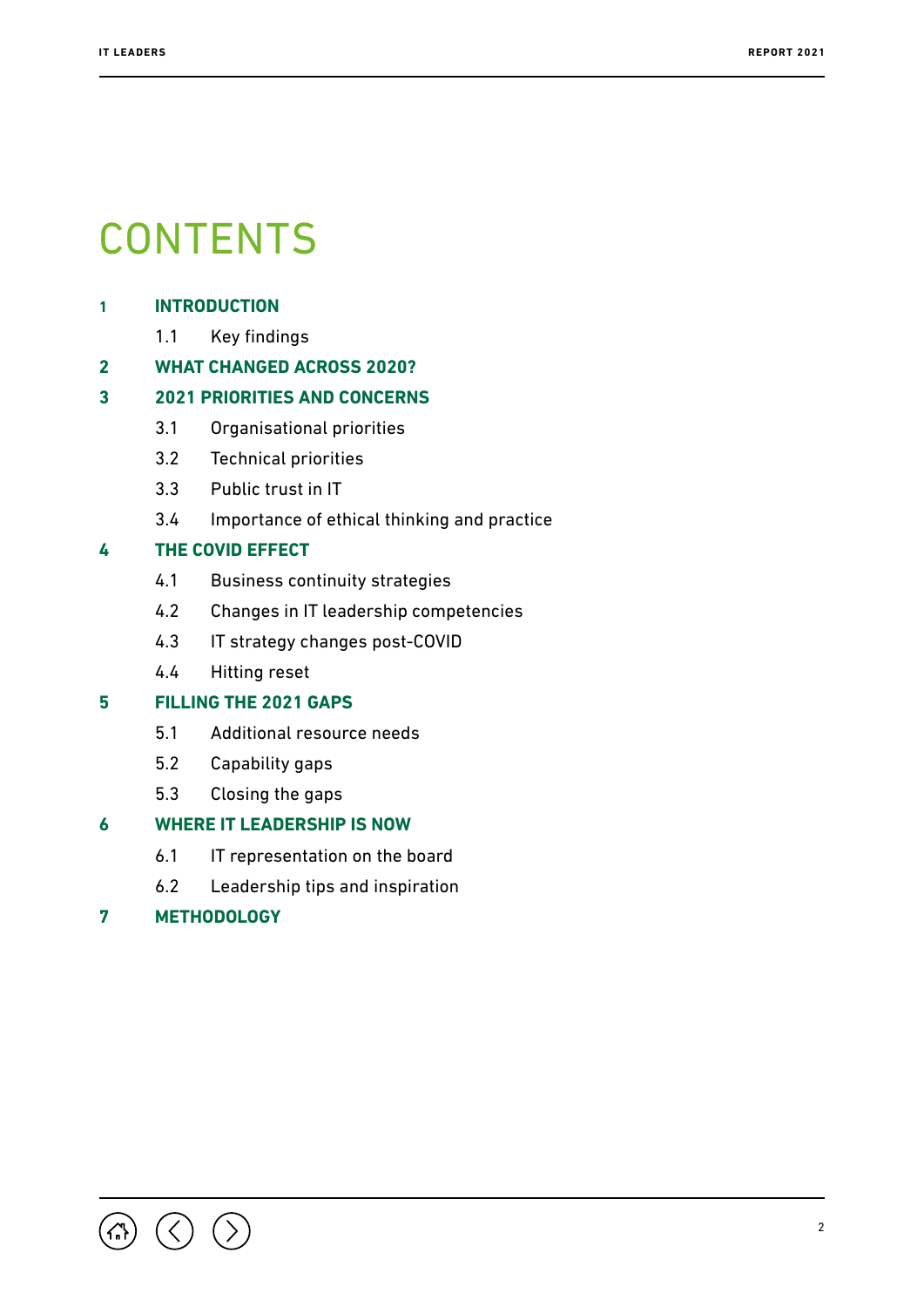## <span id="page-2-0"></span>1. INTRODUCTION

Like no other year 2020 has shown how reliant all organisations are on the IT function. The effect on IT leaders, in the tech and people context, has been commensurately large. With 2020 showing us how much we need IT expertise, IT competency and dependable systems, the so-called soft skills of caring for the team and empathetic leadership have also come into their own.

This is shown by some of the biggest changes in numbers in the BCS IT Leaders survey in recent years. But the numbers also demonstrate that when IT leaders raise issues that need addressing (security and cloud, yet again, loom large) – they know of what they speak.

It is hardly surprising that responders this year have had things to say about good people management, business continuity strategy and, as always, where they feel their concerns and gaps are most pressing. There is a small amount of commentary in the following report, but it is mostly composed of raw numbers and verbatim comments from those at the (very sharp) end. These subjects will inform BCS content for the coming year – and will be reflected in the membership magazine ITNOW, the ITNOW e-newsletter and ITNOW's new series of expert webinars. Look out for them and get involved.

#### **Brian Runciman MBCS**

Head of Content and Insight, BCS The Chartered Institute for IT

#### **1.1 Key findings**

- **›** The priorities for 2021 are operational efficiencies (59%), business transformation and organisational change (55%) and remote and distributed working (48%).
- **›** When asked to single out their number one priority, the top answer is business transformation and organisational change, selected by 22% of respondents. This is followed by operational efficiencies (15%) and staff engagement and well-being  $(10\%)$ .

**9%**

- **›** The technologies that organisations are prioritising for 2021 are cyber security (61%), cloud (also 61%), and business process automation (47%).
- **›** When asked to identify their top technology priority, cyber security (18%) edges ahead of cloud (15%). Also with 15% is business process automation, closely followed by agile methods (14%).
- **›** Only 9% of participants feel their organisation has enough resources to achieve success in 2021.

#### HAVE ENOUGH RESOURCES FOR 2021

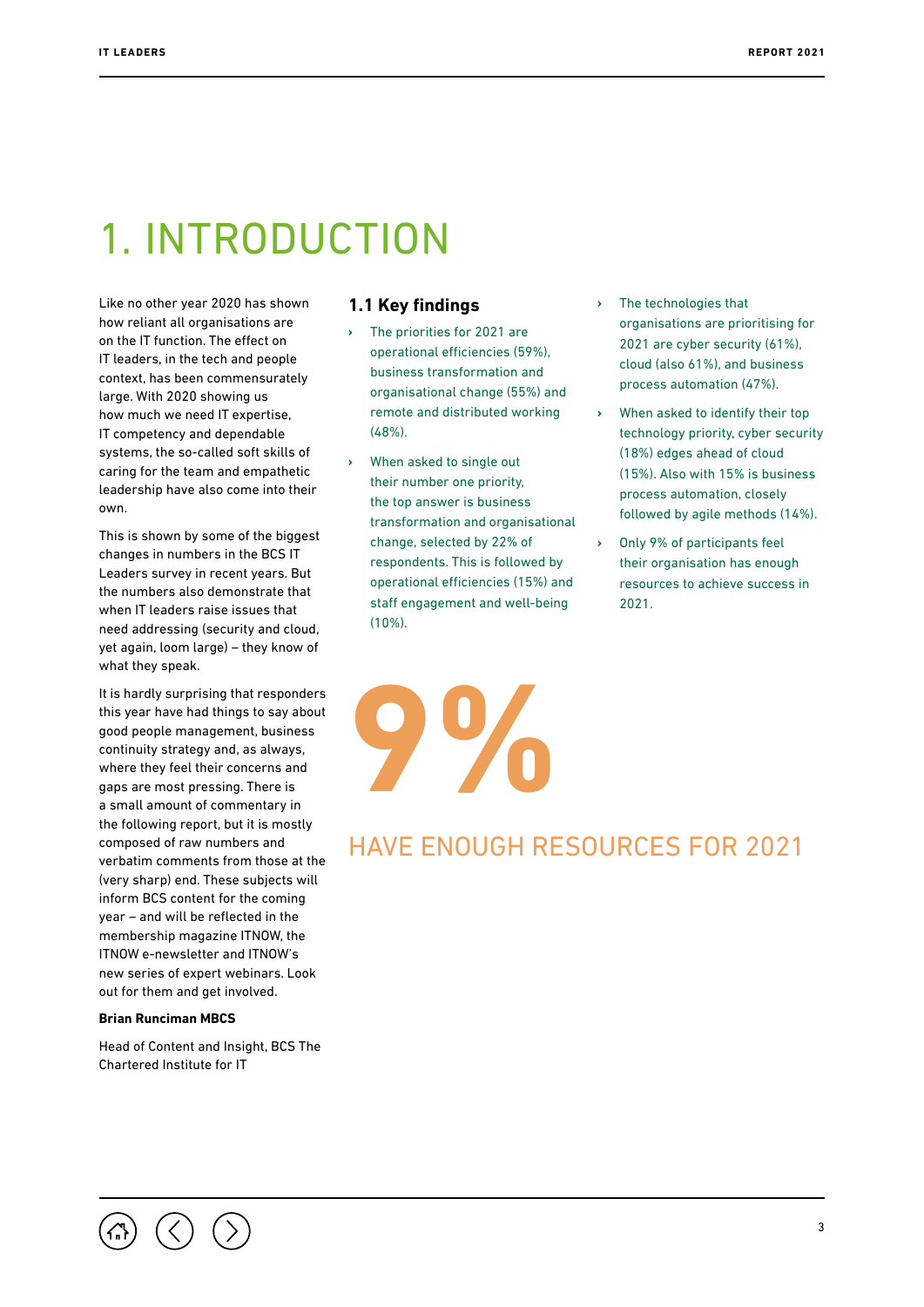## <span id="page-3-0"></span>2. WHAT CHANGED ACROSS 2020?



#### PRIORITISED STAFF ENGAGEMENT AND WELL-BEING IN THEIR TOP 5 FOR 2021

The highest scoring priorities for 2021: 'operational efficiencies', 'business transformation and organisational change', and 'remote and distributed working' represent a shift in the patterns of recent years. This is no doubt due to the uncertain nature of the year and is reflected in the drop in the position of 'continuous innovation'. In 2020 'continuous innovation' was placed at number two overall (53%), 2019 it was first with 54% – this year it dropped to fifth place.

Conversely, 'staff engagement and well-being' was prioritised by 44% as a top 5 answer for 2021, a significant leap from the 32% who rated this in the top 5 in 2020's report.

Similar trends were reflected when choosing the organisation's top priority. Again, 'staff engagement' rose significantly – it was only a top priority for 3% in 2020 and 4% in 2019 but hit 10% this year.

'Operational efficiency', too, is on a general upward trend. It was rated as the top priority by 10% in 2019, and 17% in 2020, with 15% this year.

The highest scoring technology priorities were consistent with recent years – which reflects well on previous strategies, but the relative importance was even stronger. 'Cybersecurity' and 'cloud' were tied with a 61% strike rate, with 'business process automation' following in third position.

'Cybersecurity' and 'cloud' were also joint top in 2020 but with only a 52% strike rate; similar numbers were recorded in 2019. In 2019 'business process improvement' scored 36%, so 2021's 47% is again a jump.

Unsurprisingly these trends were also reflected in the choice of top technology priority. 'Cybersecurity' was chosen by 18%, 'cloud' and 'business process automation' by 15%; and 'agile methods' also made a much-improved showing at 14%.

For comparison, in 2020 'business process automation' was chosen as top priority by 10%, with 'agile methods' at 4%; and in 2019 'business process automation' was 12% with 'agile methods' at 7%.

It will come as little surprise after a tumultuous year that optimism about achieving organisational goals is low. Only 9% of participants feel their organisation has enough resources to achieve success in 2021. This compares to a steady – although still very low - 12% in 2020 and 2019.

4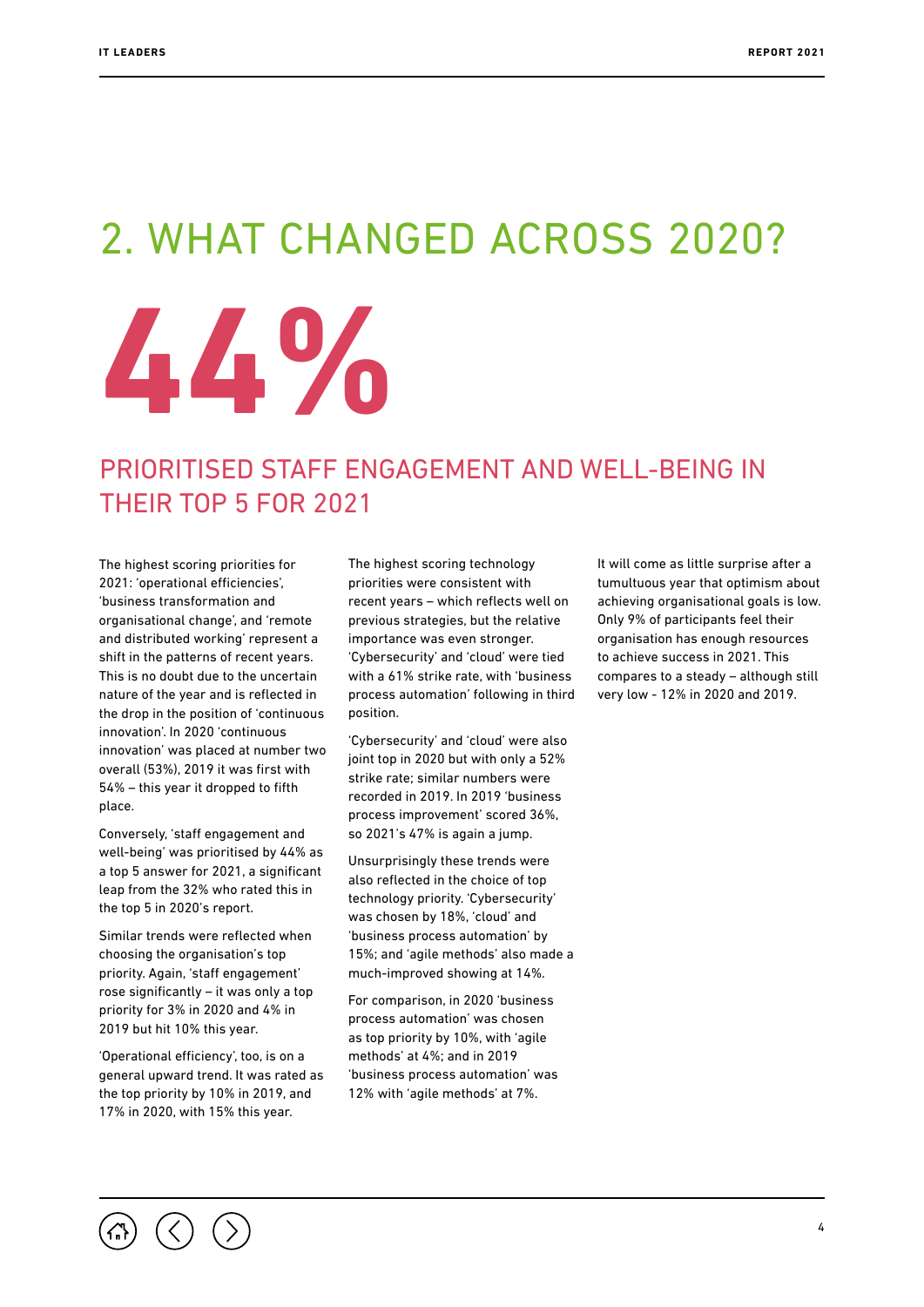## <span id="page-4-0"></span>3. 2021 PRIORITIES AND CONCERNS

#### **3.1 Organisational priorities**

Figure 1:

WHICH OF THE FOLLOWING ARE YOUR ORGANISATION'S PRIORITIES FOR 2021?



This chart shows the top 5 ranked organisational priorities for 2021. These included general items such as security, data governance and quality to more conceptual items such as 'industry 4.0'. Some of the more specific items included redundancies, supply chain security, fintech enablement and intelligent automation.

**22%**

CHOSE BUSINESS TRANSFORMATION AND CHANGE AS THEIR TOP PRIORITY

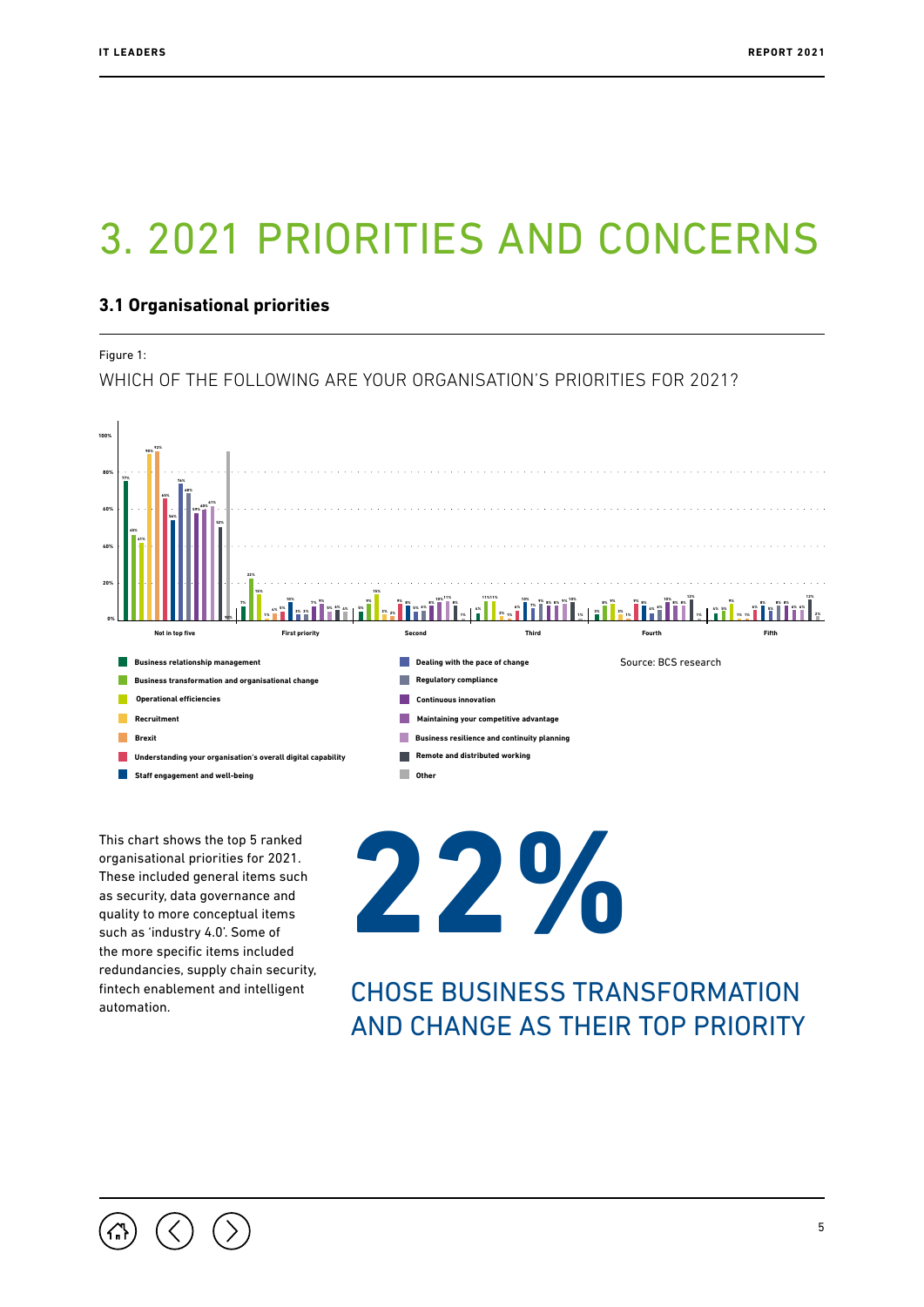#### <span id="page-5-0"></span>**3.2 Technology priorities**



This chart shows the highest ranked technology priority for 2021. There was also an option to add to this if needed. The more focused answers included ISO 8000, FTTP, remote interaction technologies, preventing censorship, virtual reality apps, geographical information systems, biometrics and product-centric ways of working.

So, what is it that leads to IT leaders having a recordbreaking (in BCS surveys) low expectation of success in 2021? One of the key questions we have asked over the years of this survey is, *'what are the changes and trends in IT that keep you awake at night?'*

The general picture from these verbatims is very much in keeping with the figures, with the two main answers: cybersecurity and cloud. Two respondents summed these up neatly, on security: *'Cybersecurity is a big worry. Most of the rest we are in control of - the inputs and outputs - but we cannot control bad actors. How much defence is enough?'* 

And on cloud: *'we need to be able to prevent service failures in a complex, hybrid-cloud landscape.'*

Of course, some other regular contenders were well represented: 5G, AI, legal compliance, Brexit, change management, capability gaps, data proliferation, decoupling data from legacy systems (Editor's note: we have earmarked this to explore what it really means in 2021), digital transformation and optimisation, disaster planning, digital literacy of general workforce, resilience, and shadow IT.

The need to adjust to a changed 2021 provoked comments on what organisations will need to keep going… for example the *'ability to keep up and adapt without incurring unnecessary expenditure' and 'to support large numbers of end users with new platforms.'*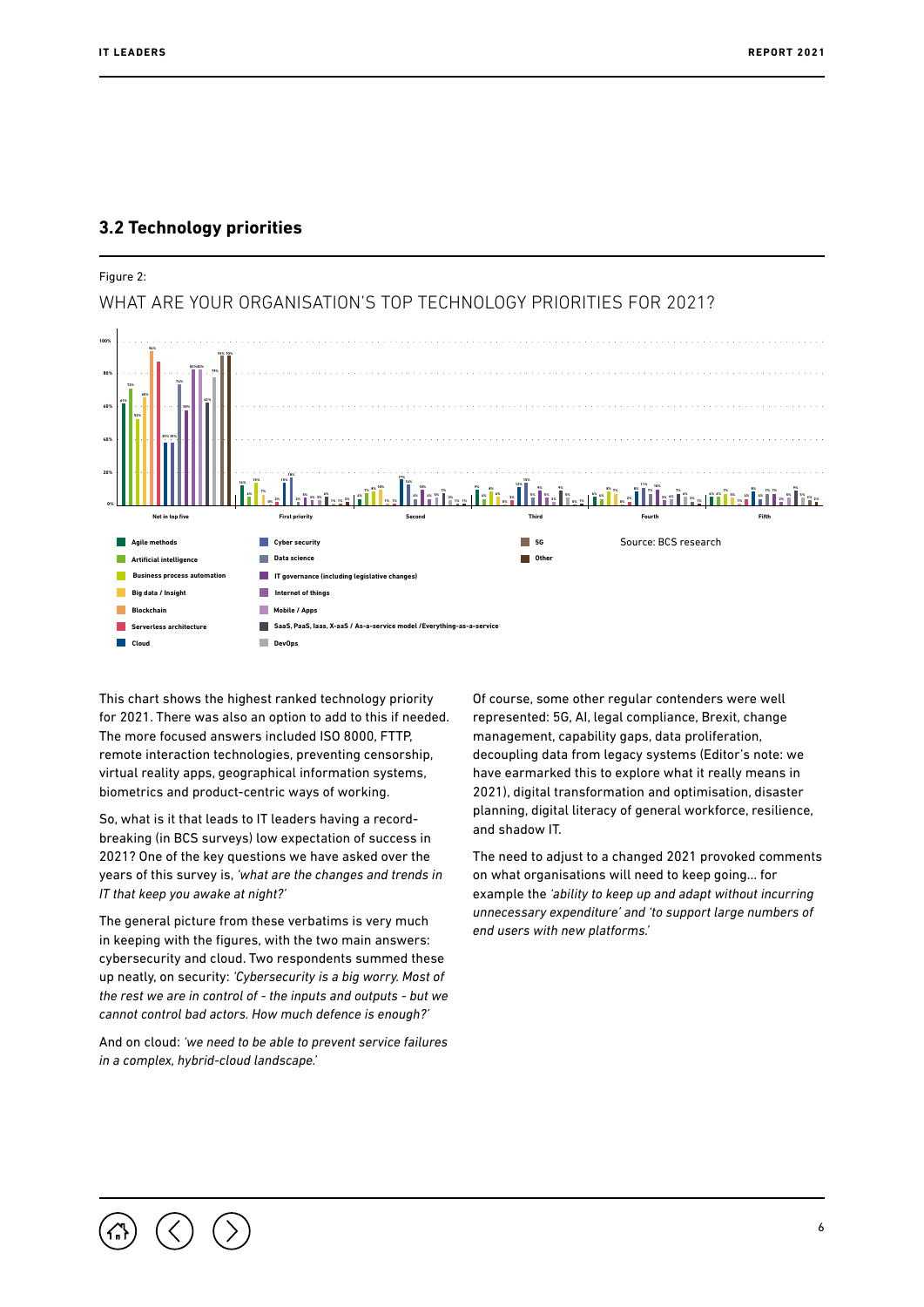7

## **18%** CHOSE CYBERSECURITY AS THEIR TOP TECHNOLOGY PRIORITY

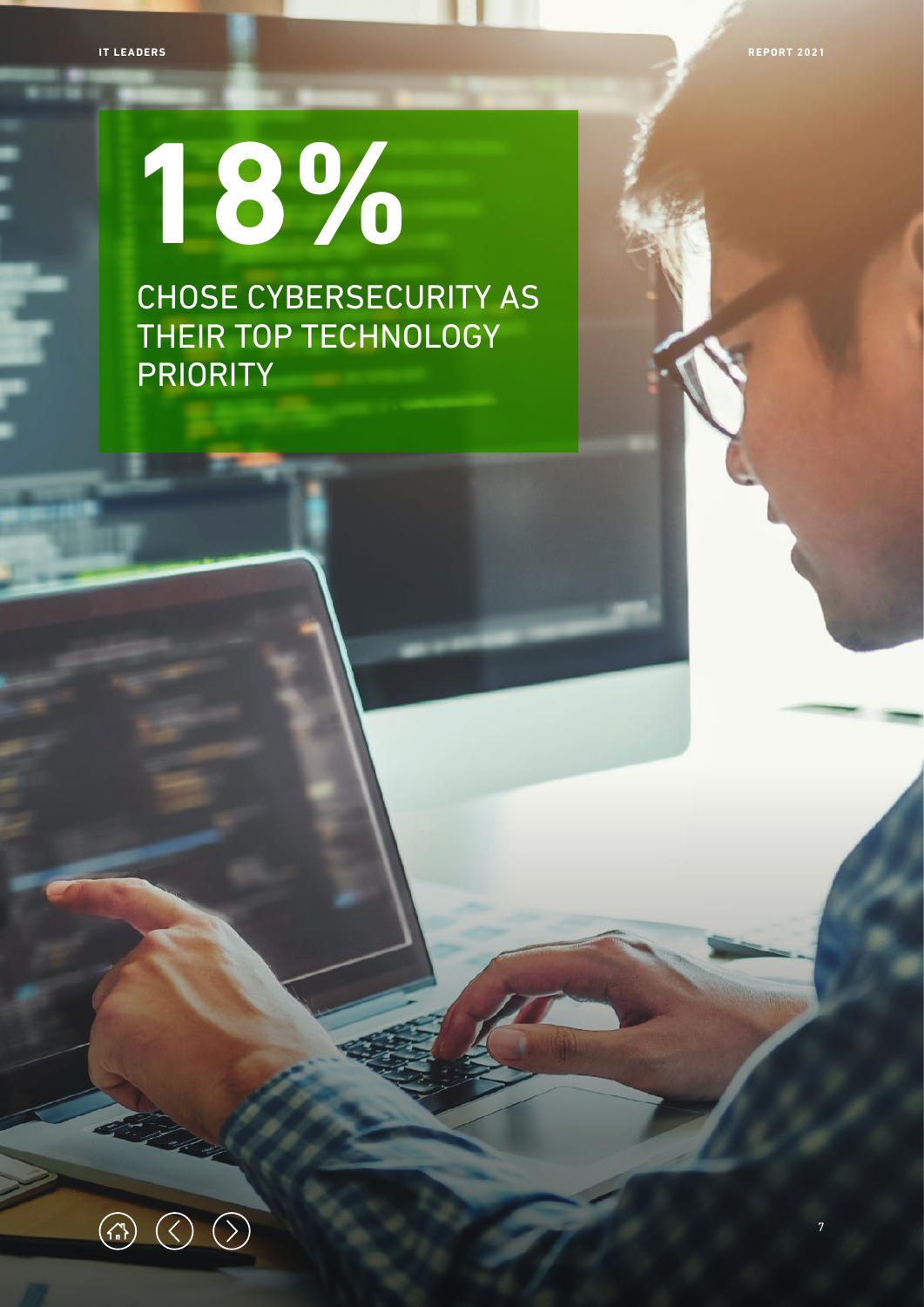What else should we be aware of? Some comment highlights:

- **›** 'Articulating business value.'
- **›** 'Being able to provide the latest IT services quickly enough for our business to deliver applications to our customers.'
- **›** 'Higher expectations for software security, unrealistic expectations for AI, reliability of deep-learning systems.'

BCS being a broad technology church means we also licit some domain specific comments. One commenter raised this problem: *'All the changes are happening faster than the health service can (will) react to.'*

Naturally enough many of the concerns raised in the survey that will affect 2021 arise from 2020's situation: *'During this pandemic platforms like Zoom, Teams, GoToMeeting, etc. have been very popular and often enabled businesses to continue to function, however, whilst they may in some cases have raised the public and the business's trust in the profession, there are still too many failed IT projects.'*

As noted above, innovation has taken an understandable back seat to business as usual. As one commenter said: *'I work in the leisure sector and what keeps me awake is helping my company make it through the next year. Forget about upcoming trends, we are trying to work with 40% less staff and very little spending.'*



Inevitably political views come in. BCS takes a neutral stance on party politics of course, but as an example, one respondent listed their concerns: *'Lack of clarity over service provision to and from the EU. Losing all my biggest clients who are based in the EU. Brexit/ government is a joke.'*

Some larger unknowns also came up. *'Scale of technical debt vs the imperative to address this very quickly (and at acceptable cost) in order to meet the changing needs of the world. Also, the difficulty of delivering complex change at scale.'* Another comment concerned *'how to articulate the shift to operational expenditure model with a traditional organisation that expects a certain level of capital expenditure. And recruitment of staff with concerns about IR35 statutory changes.'*

And some raised organisational maturity: *'I am keen that we are working on strategic planned objectives and are innovative and creative. However, some of our drivers would require tactical solutions and we need to provide routes to create that flexibility. I am not sure we are mature in that way.'*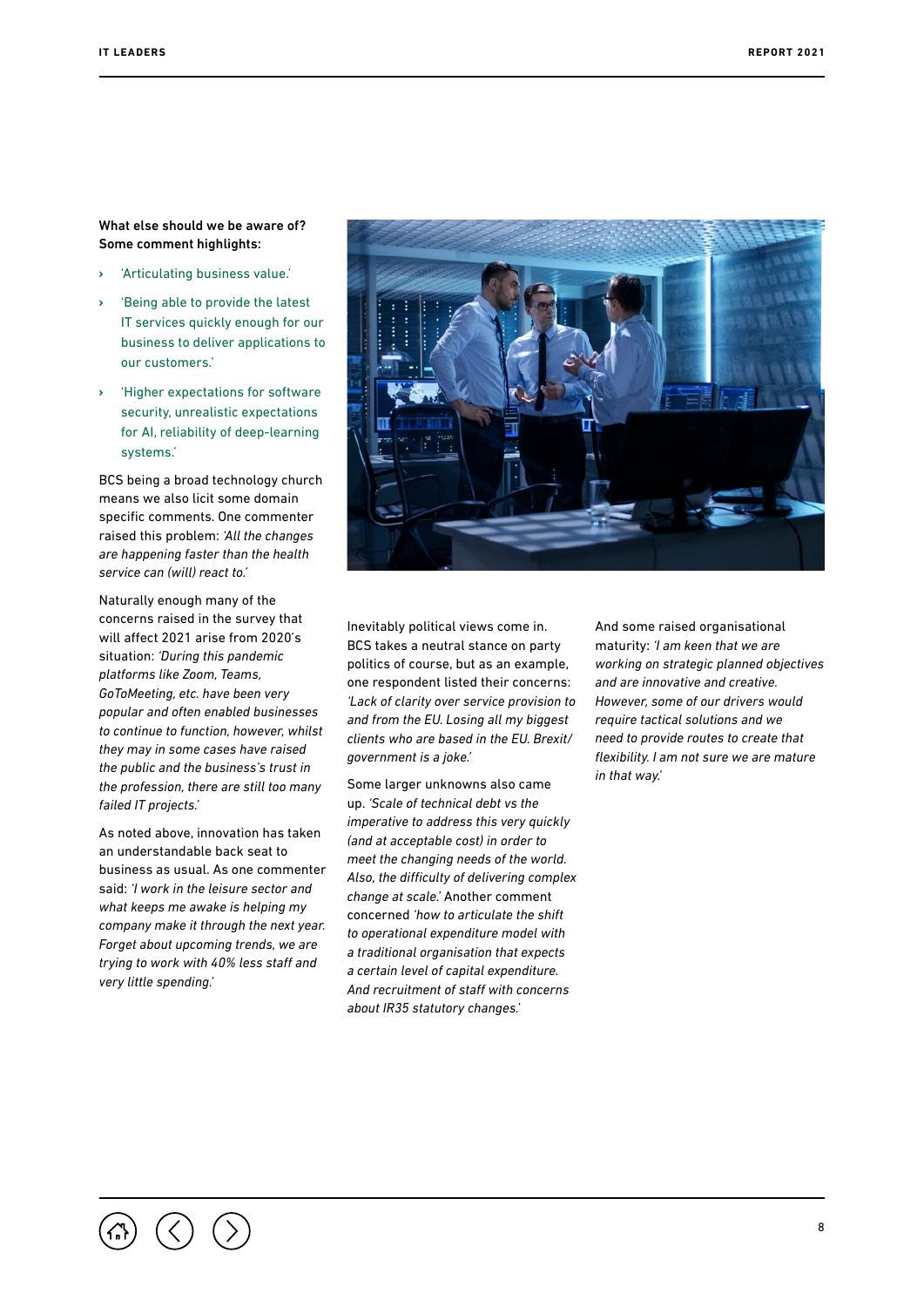<span id="page-8-0"></span>Here are some of the business consideration comments this survey uncovered:

- **›** 'Lack of general understanding of the mission criticality of data quality.'
- **›** 'Keeping pace of all changes is tremendously difficult (if not impossible). Not sure a specific "upcoming change/trend" is a cause of sleepless nights - but general workload can do at times.'
- **›** 'Making sure the balance is right between user needs, organisation needs and the appropriate use of digital and tech to improve services.'
- **›** 'My organisation fails to keep up because of a lack of IT literacy amongst leaders.'

Whilst there are clearly large areas of concern, there are also those with a philosophy that works for them. These two comments show either end of the spectrum:

*'There's not enough space (in the survey) to really answer what keeps me up at night.'*

versus

*'Nothing keeps me up, really. Organisations that have embraced agile methodology and/or devops as part of their IT delivery process are already ahead of the curve towards adapting to any upcoming changes. For those that haven't, this would be their main focus as well as building out their remote working capabilities.'*

#### **3.3 Public trust in IT**

Figure 3:

#### HOW DO YOU BELIEVE THE PUBLIC'S TRUST IN THE IT PROFESSION HAS CHANGED IN THE PAST FIVE YEARS?



Source: BCS research

This chart shows how responders felt that public trust in IT has changed in the past five years.

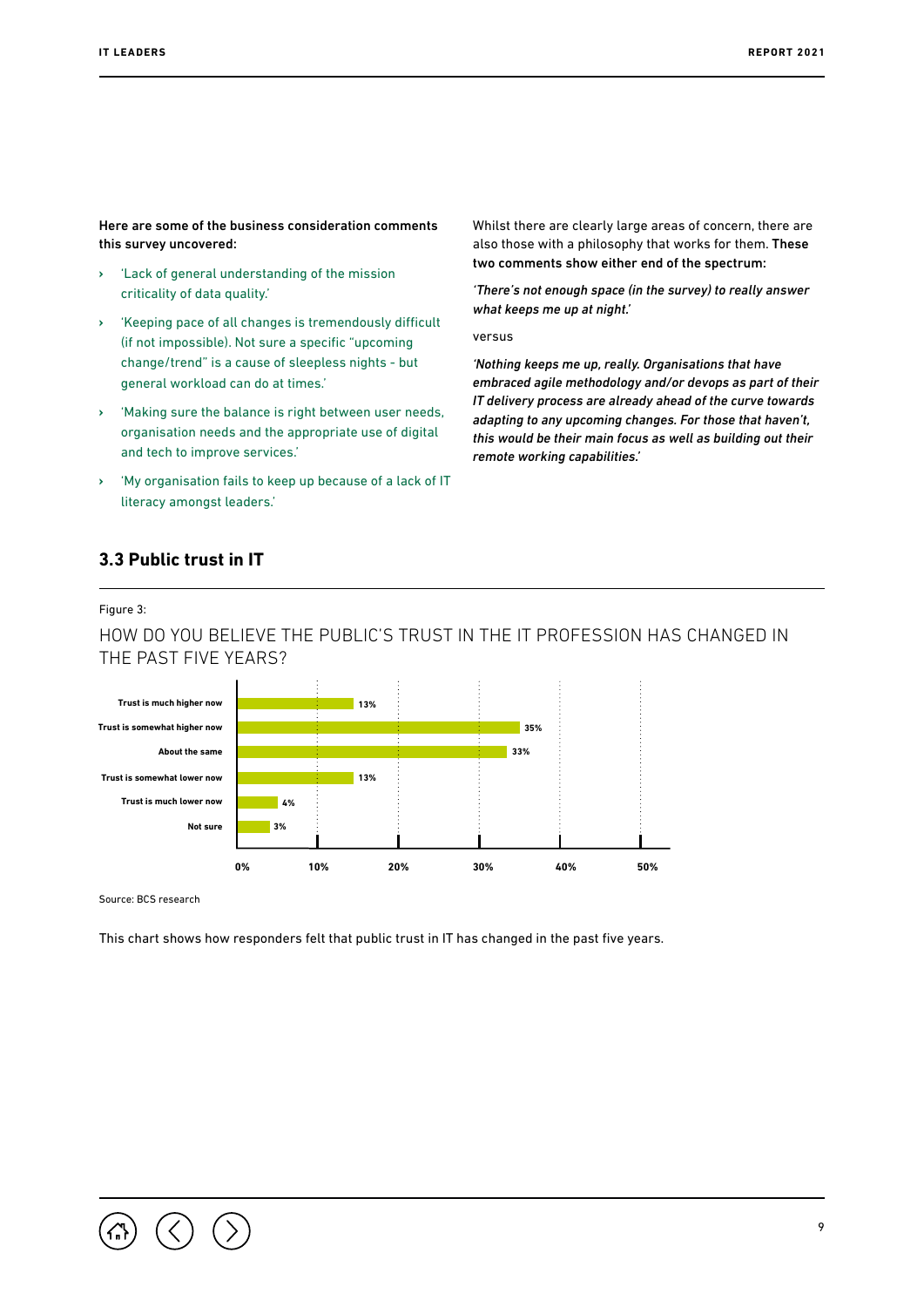#### <span id="page-9-0"></span>**3.4 Importance of ethical thinking and practice**

#### Figure 4:

HOW IMPORTANT IS IT TO YOUR ORGANISATION THAT YOUR IT PROFESSIONALS HAVE THE HIGHEST LEVELS OF ETHICAL THINKING AND PRACTICE?



Source: BCS research

BCS does a separate report on ethics, but the responses here show a good level of importance attached to organisations' IT professionals having the highest levels of ethical thinking and practice.

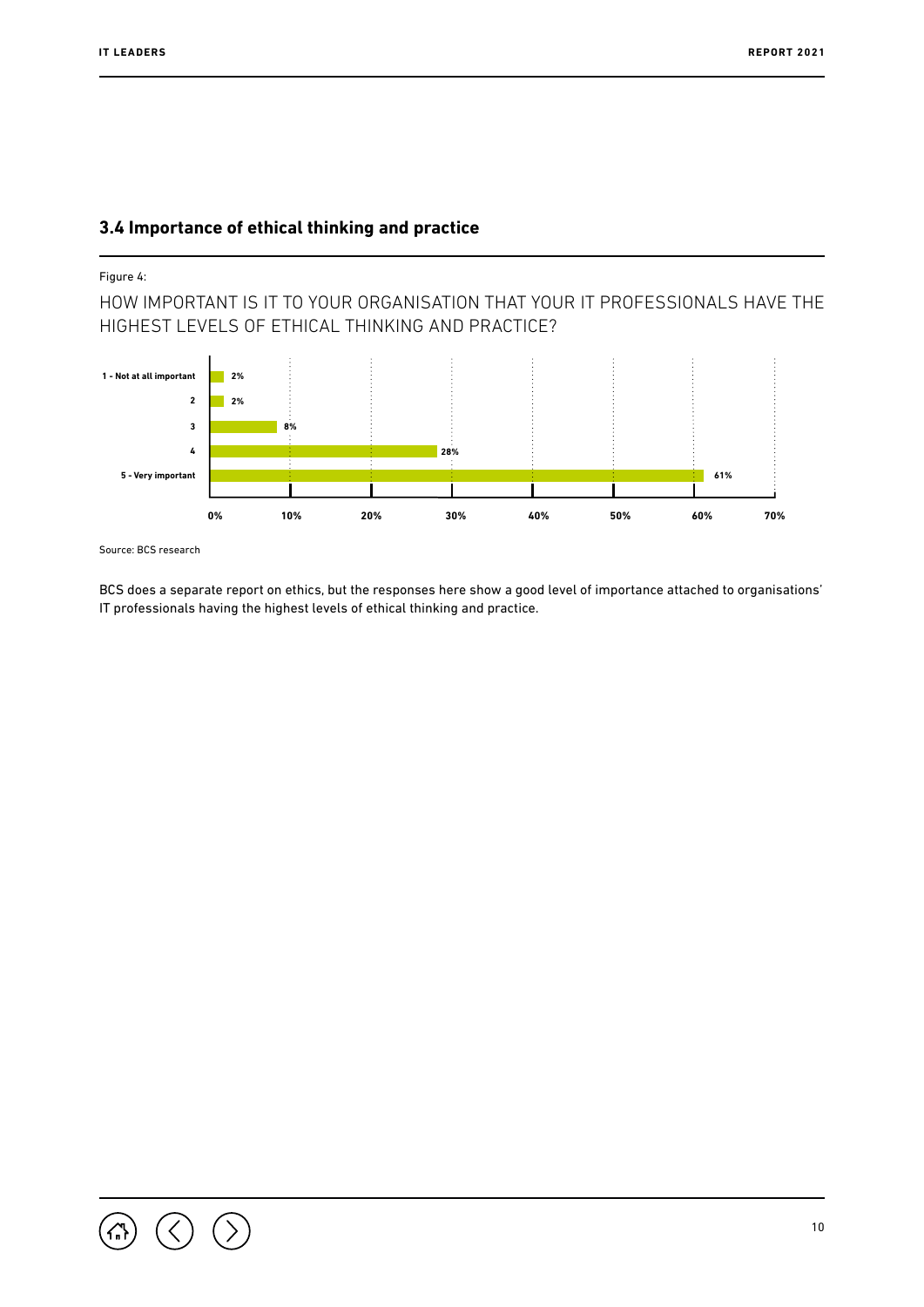## <span id="page-10-0"></span>4. THE COVID EFFECT

Maybe an indicator of the effect of COVID is encapsulated in this stat: concerns about Brexit ran at 14% in the top 5 concerns for 2020 but dropped to 8% for 2021. IT leaders were clearly more concerned with other things, for example business continuity and looking after dispersed workforces.

#### **4.1 Business continuity strategies**

Nothing tests a business continuity or disaster preparedness plan more effectively, sadly, than an event. And we well know the effect that COVID has had on workforces, as one responder wrote: *'100% remote working, temporary office closures, events have had to be moved online only - this has impacted our field marketing strategy significantly.'*

A considerable number of responders found their plans up to the task. *'One could make the argument that COVID has been a thorough test of our continuity strategy and that the test has been passed with flying colours'*, wrote one commenter. *'Very little disruption has occurred despite the majority of our workforce now performing their duties from home, where previously there was a strong focus on working from fixed office locations.'*

COVID has also meant that previously ad-hoc approaches to homeworking have been quickly firmed up. The move to the cloud, with an attendant collaboration mindset, has been not only needed, but imperative. Likewise, the move away from fixed hardware.

Discussing the change needed in threat perception, one person wrote: *'All services are being reviewed and a programme of improvement to the ICT infrastructure has been implemented. Other planning is also underway. More monitoring of systems is taking place. The availability tiering of systems has been reviewed.'* These are no small tasks.

For some these changes were part of a progression: *'it accelerated change already underway - it also shifted the risk appetite to a less controlled environment.'*

In terms of planning, certain principles have been reinforced: *'Business continuity requires continuous effort. It is ongoing, so programme and documentation should not be seen as final. There are always resource changes that could impact these arrangements. During COVID-19 we have seen increases to resources, improved recruitment process, development of rotas, redeployment of essential resources, contracts extended and budget increases. Change improvements are reflected in continuity planning, which requires continual analysis of arrangements, so we are better positioned.'*

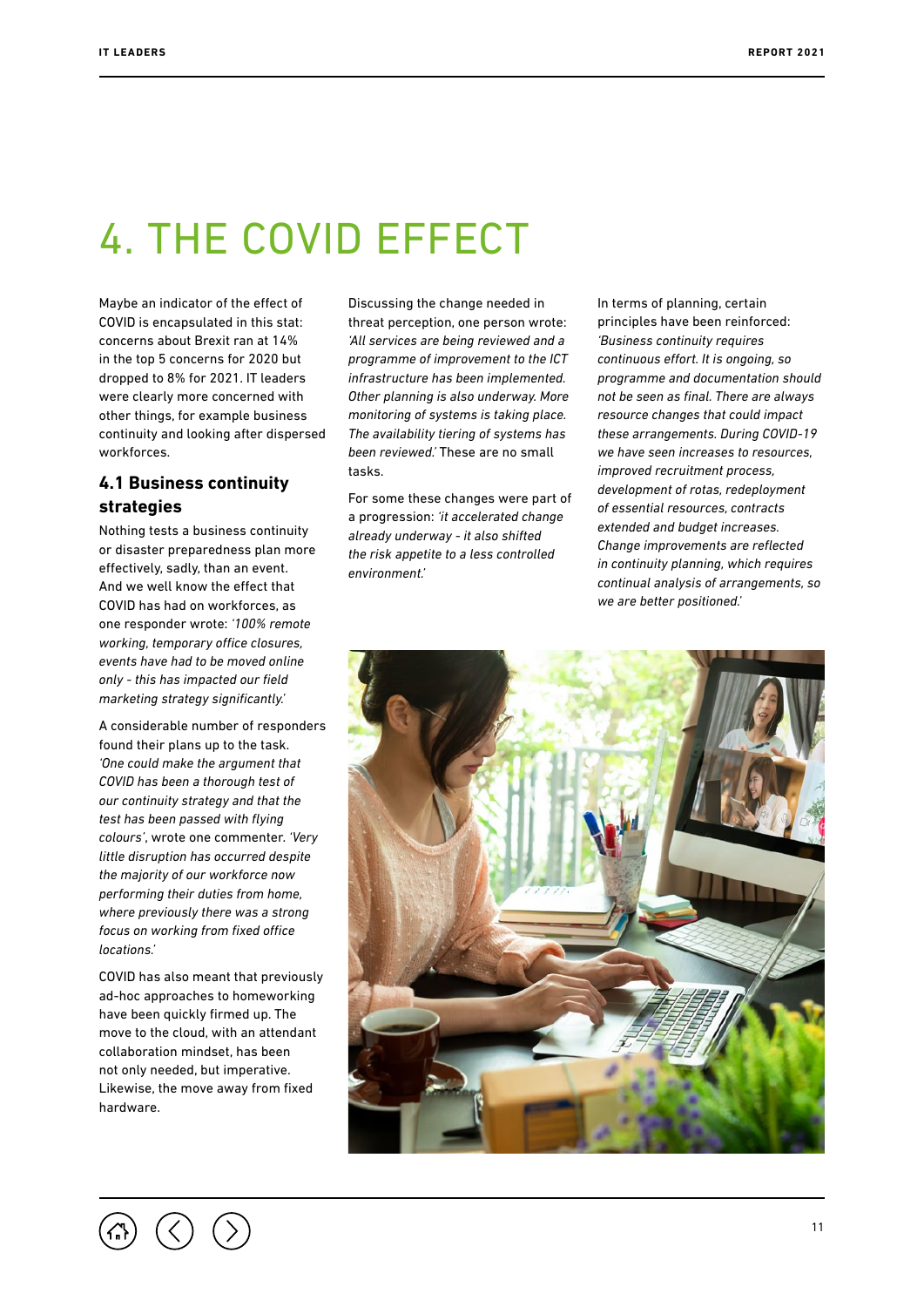<span id="page-11-0"></span>We had several comments on successes and the benefits of previously started transformation:

- **›** *'Being an IT company not only has our own (recovery plan) been properly tested, our entire client base and the IT model we sell has proven to be the best one it could have been.'*
- **›** *'We invested in remote working prior to the pandemic.'*

But a certain amount of refocusing has been provoked too. Some comments:

- **›** *'It has made us focus much more on resilience and failover to ensure we keep systems up for longer.'*
- **›** *'In many ways, continuity has improved with less reliance on availability of physical spaces. We are however now over-reliant on one key cloud infrastructure provider.'*
- **›** *'Every business needs a business continuity plan. Our business impact analysis (BIA) focused more on system / DC outage scenarios prior to COVID-19. But business continuity planning in workplace, i.e., business continuity for a pandemic, has become equally important now.'*

The new requirements of continuity were well summed up by one commenter: We have seen… *'increased identification of businesscritical processes and personnel. Increased use of technology to overcome diverse location of teams and key business activities. Additional validation testing of people, process,* 

#### "COVID-19 HAS MADE US THINK MORE ABOUT OUR STAFF AND HOW WE SUPPORT THEM. IT HAS BROUGHT OUT THE SOFTER SKILLS IN GOOD ICT I FADERS"

*technology, to achieve effective business continuity. Fast-track delivery of new VDI and zero trust network services to support agility.'*

#### **4.2 Changes in IT leadership competencies**

Much has been made over the years about soft skills, especially in IT, where the kneejerk response is often that managers and leaders can be too technical – the nerd/geek stereotype of empathy deficiency. The overwhelming number of comments here paint a different picture.

The importance of empathy and trust came through strongly. Said one responder: *'COVID-19 has made us think more about our staff and how we support them. It has brought out the softer skills in good ICT leaders.'*

What has been required of leaders in this situation, which one responder said has allowed us to *'think laterally about remote working'*?

- **›** *'Heavy demand on all-round IT leader to lead changes socio-technically.'*
- **›** *'Ability to empathise with people and build resilience, with constrained non-verbal communication,'*
- **›** *'An increase in trust to resource new ways to manage / mentor / report as a result.'*
- **›** *'It has forced IT leaders to be much more business- and value-focused rather than IT-centric in their thinking.'*
- **›** *'A leader needs to take care of their people, especially when so many of our colleagues have lost their jobs. A good leader, whether or not they are in IT, will do this. The ability to think on your feet and prioritise when so much of the workforce is working from home is essential.'*
- **›** *'Be more patient with delivery times as the vendor chain is under pressure too.'*
- **›** *'Less concentration on the minute detail, and more around bigger picture approach. Less bureaucratic, but without sacrificing key governance processes. Greater trust in the skills and capabilities in place.'*
- **›** *'There is increased focus in developing soft skills such as emotional intelligence, storytelling and managing time.'*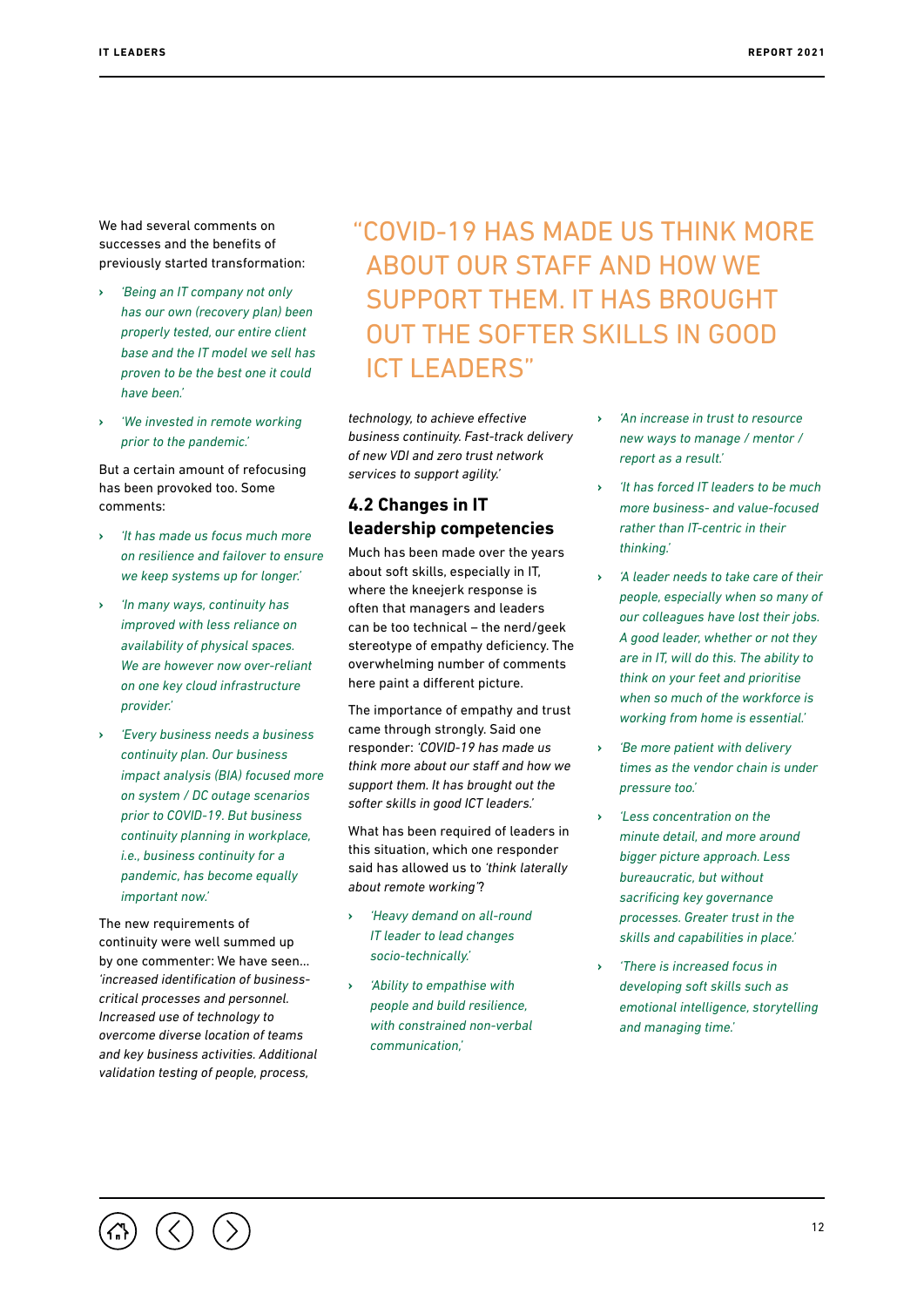<span id="page-12-0"></span>Will COVID lead to a weeding out of leadership teams? One person said that it has *'exaggerated (the deficiencies of) the less able leaders.'*  And, from the technical perspective, *'anyone who thought the future is onpremise only is probably out of a job. Cloud has got everyone working from home so if you are not thinking cloud first then that is a problem.'*

#### **What are some of the other negatives that need further addressing?**

- **›** *'It has shown that "know-it-alls" don't actually know it all and that we are not immune to the basic business practices or continuity planning...'*
- **›** *'IT has become reactive in 2020 where we need to be strategic.'*
- **›** 'It's definitely highlighted weaknesses in IT management for a number of companies, in the job market I have noticed more IT management positions being offered asking for more skill sets than usual but for the same salary. For me, strategy and project management skills have been tested rigorously.

A general change in mindset is evoked in this comment: *'Businessnot-as-usual is the new business as usual.'*

#### **What other positive effects have been felt by IT leaders?**

*'We're taken more seriously by senior management.'*

*'We've become more human - and understanding of different working practice models.'*

Overall, the pandemic has *'shown organisational reliance on the IT function'* as one commenter wrote.

#### **IT strategy changes post-COVID**

Working from home has very quickly become the norm for many in IT disciplines – it almost seems to go without saying. Whilst it is not as simple as that, what other effects should the events of this year have on business strategy? Here are some responder comments with suggestions to evolve IT strategy…

#### **4.3 The organisational perspective**

*'A review of business practices during 2020 (which for most have been quite different from previous years) should be undertaken. Management learning around what worked and what didn't should drive business practice for the New Year and beyond...'*

#### **The personal perspective**

*'Absolute focus on enabling and empowering people to do their best work, with the least amount of friction.'*

*'More emphasis on communication, change adoption and guidance.'*

*'We need to be aware that organisations are not flat in socioeconomic terms. We have folks working from home who just don't have space. Seniors making the decisions often have the luxury of house and garden. We also need to understand human social needs. In technology terms, mobility and connectivity are king, and we mustn't let technology drift us into work-focused surveillance and monitoring.'*

#### **The tech perspective**

*'We need a rethink of the IT approach, system architecture, IT security and compliances. For instance, traditional Active Directory, etc, used to work well in office environments, but is lacking when working from home. The approach for authentication needs a rethink; moving to multi-level authentication etc.'*

*'Cloud-first strategy, security at the end-point first.'*

*'Cyber security must be at the top of every risk agenda.'*

*'Phishing is on the increase. Remotely staff may typically behave differently working from home than at work. Therefore, added levels of protection are paramount to ensure that staff remain aware that they should still follow the guidelines and be observant when accessing and handing corporate data. More emphasis on education about security would be good.'*

*'The walled garden no longer works, secure distributed computing to a largely remote workforce will become key. BYOD, company supplied devices and staff tech literacy will become critical to corporate performance.'*

*'Distributed working and endpoint / home network protection will be a focus. MDM vs BYOD will be back on trend with 5G.'*

*'I feel there is argument for considerable changes in need towards SaaS/PaaS/IaaS and cloud-based solutions. Strategy should reflect this.'*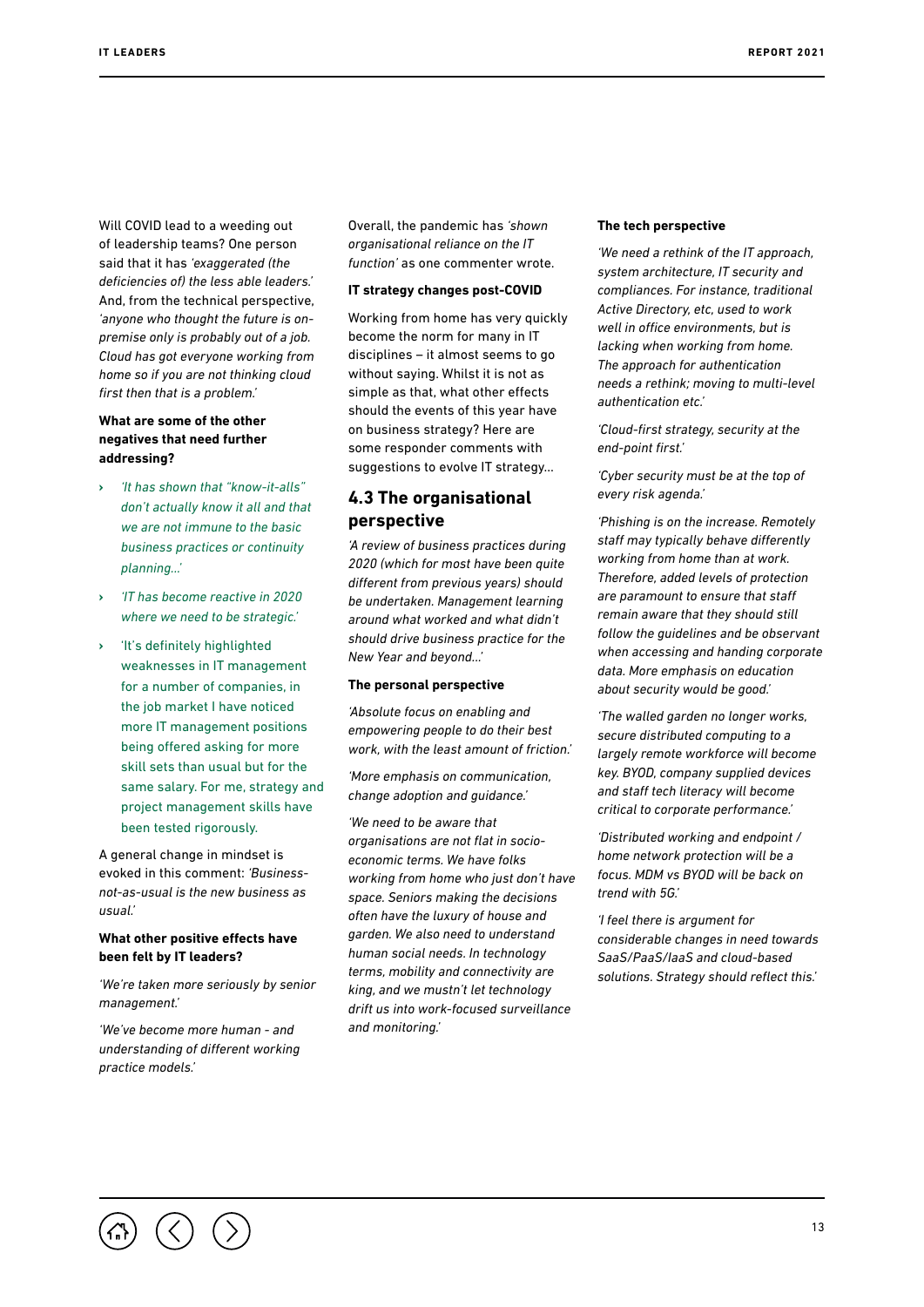#### <span id="page-13-0"></span>**4.4 Hitting reset**

There were also some interesting general comments on the future of IT strategy – and the implications from 2020. Said one commenter: *'Business continuity planning investment was justified - these things do happen.'*

What of our terms: *'I think there is a question mark around calling something an IT strategy,' wrote one person. 'I think there is a need for a digital strategy which is underpinned by an IT strategy AND an information strategy. When organisations talk about being data-driven but don't have an information strategy, they will struggle to deliver their vision.'*

And, finally, a comment on the larger issue we all face: An IT strategy *'should be more focused on making technology easier to engage with and tools such as social networking, more useful ethical and less intrusive. IT strategy should also ensure positive contribution to our climate.'*

#### **How has your business continuity strategy been affected by COVID-19?**

#### **Selected comments:**

*'Business continuity strategy has almost become the norm, with*  **TT** *emphasis becoming focused on agility and responsiveness to change.'*

*'The organisation had to implement a new business continuity*  **TT** *system.'*

*'We now have more regular disaster recovery testing.'*

*'We have reassessed the need for (physical) recovery sites*  **TT** *for locating teams, as capability to work from home has grown.'*

*'We paused all budgets and development from March to*  **A** *August last year. Then re-wrote the roadmap based around IT-driven efficiencies. Those projects are now being kicked off.'*

*'A circa 350% increase in daily remote user activity and clinical practice being moved out to other provider sites, particularly private healthcare sites, has broadened the scope of what services must be covered by business continuity. The rapid development of new solutions (we are a pilot site for many COVID-19 related testing programmes and data modelling solutions) has meant it has been a fast changing and constantly evolving picture to provide business continuity.'*

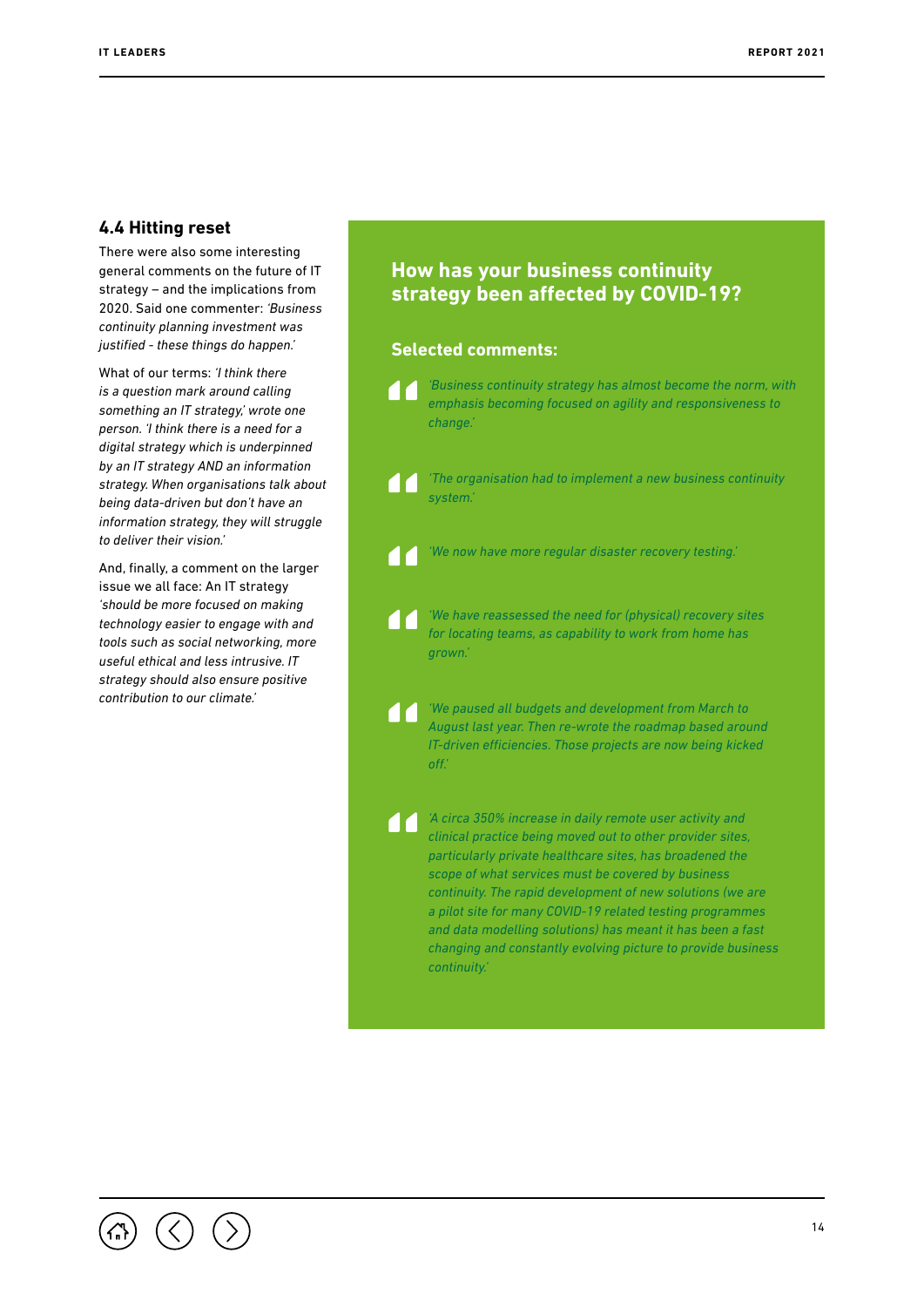# **67%**

WANT TO ENHANCE IT CAPABILITY AND SKILLS IN THEIR EXISTING **WORKFORCE** 

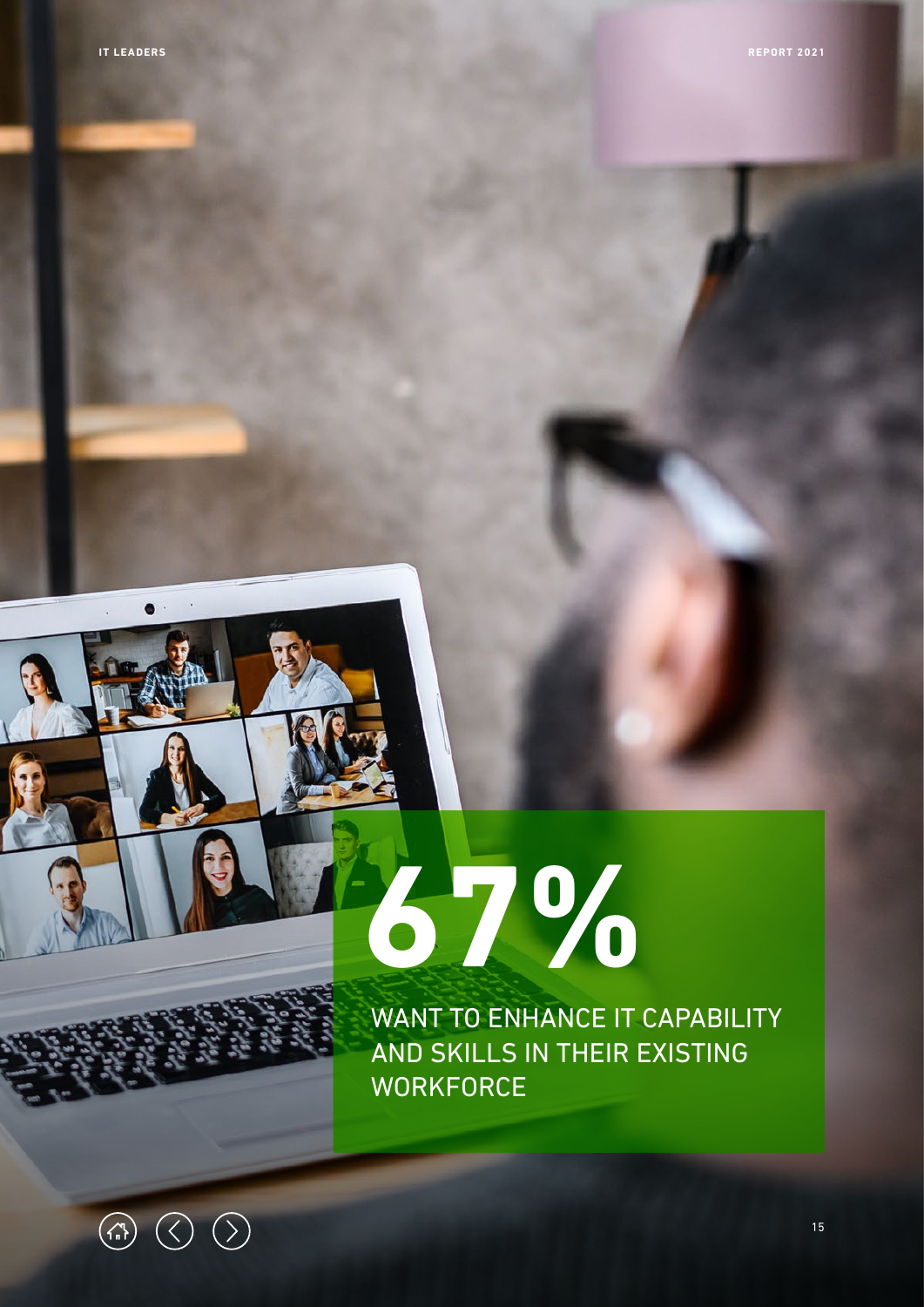## <span id="page-15-0"></span>5. FILLING THE 2021 GAPS

#### **5.1 Additional resource needs**

#### Figure 5:

TO ACHIEVE SUCCESS IN 2021, WHAT ADDITIONAL RESOURCES WILL YOUR ORGANISATION NEED?



Source: BCS research

This chart shows the additional resource needs that IT leaders think they require for success in the forthcoming year. Interestingly 'increased budget' has dropped from second place last year (45%) to fifth this. The number one requirement – which presupposes training, education and certification, very much in BCS' wheelhouse - has increased from 63% last year.

In the 'other' category some commenters took a more societal view: listing a 'country-wide 5G network' and 'collaboration with other organisations' as additional resource needs.

#### **5.2 Capability gaps**

We asked those surveyed to give free text answers of where they saw the capability gaps in their organisations. A lot of answers came with a cloud flavour: cloud adoption and migration; general cloud skills (for example AWS); cloud infrastructure and security; and cloud service support especially to aid large-scale homeworking.

Said one person: we need more *'knowledge centred around onpremises infrastructure, which requires a change in development practices as we move towards a more cloud-based organisation.'*

In other comments these areas were mentioned as needing bolstering: cybersecurity, devops, project management, testing, legacy systems' knowledge, robot process automation, SCCM knowledge and general web skills.

16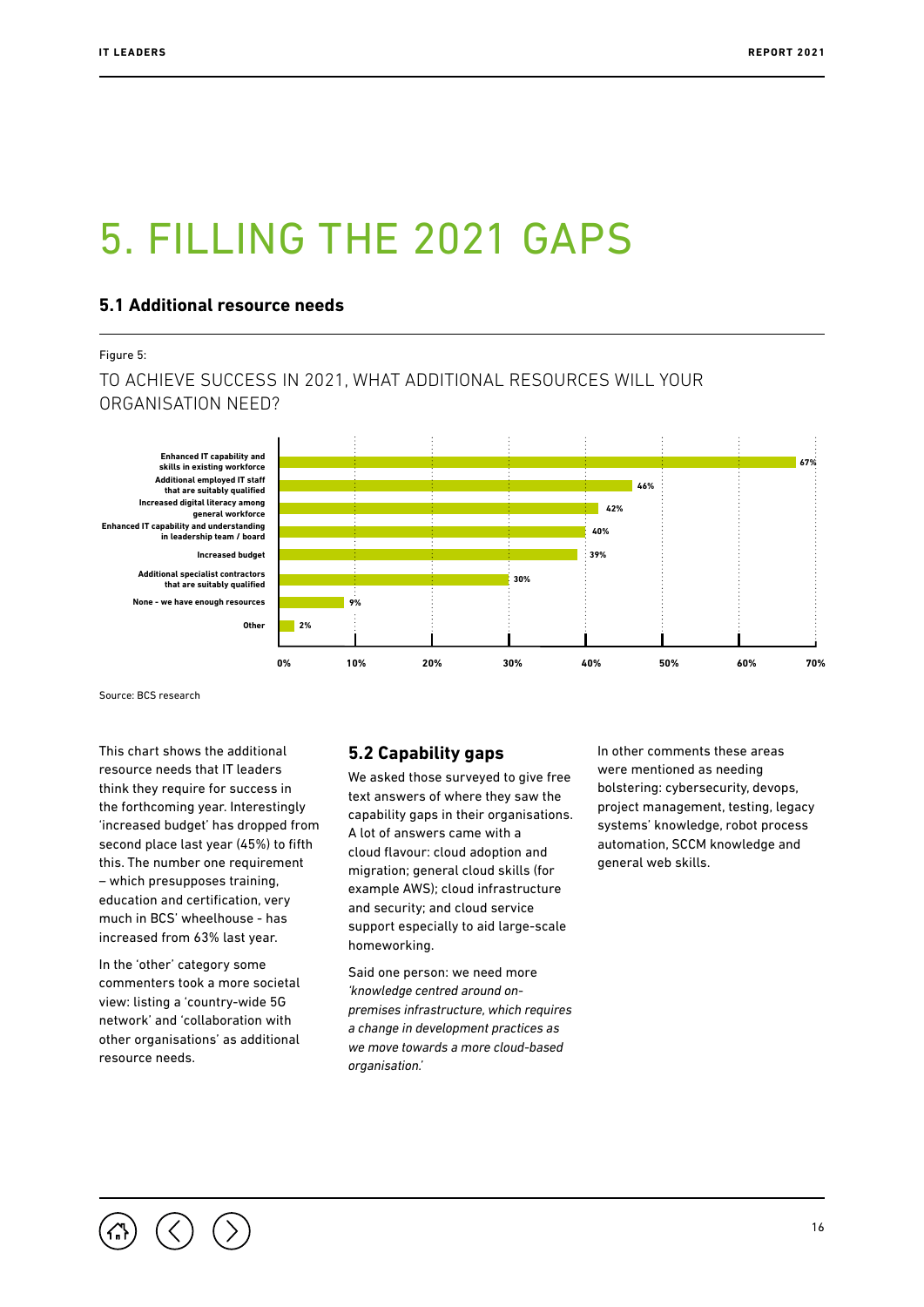<span id="page-16-0"></span>Some answers were around culture issues, for example, one commenter noted an issue with 'employees' willingness to learn and adapt in new and emerging technologies. Staff tend to become comfortable with existing technologies and forget to learn about the new stuff, which could offer significant benefits.' We need them to *'keep on top of change in the IT and applications stack, finesse soft skills for customer handling, have a general knowledge of what is possible, be multidisciplinary, understand commercial priorities and understand digital consumer behaviour.'*

Some also had a forward-looking approach. One person was looking for *'experience in Tameflow, a combination of agile and theory of constraints approaches. Many of our IT developers are working on old technology and use waterfall techniques. They will need training in cloud-based technology and agile methodologies, serverless architecture and UX.'*

Again, we had some sector-specific comments, such as: we need a *'general awareness of how digital can improve the many different roles across the healthcare provision environment. The sudden work practice changes of the coronavirus pandemic made a big leap in people's understanding and adoption of digital, but it also highlighted how much more there is to be done to bring the level of digital literacy across the organisation up to a reasonable standard.'*

Some of the above gaps require some effort to fill. BCS, of course, has a lot of provisions to help fill some of these.

'Upskilling' has bounced back this year. It has always been number one on the list but had its highest ever score this year at 75% - rebounding from a 2020 score of 64% after a previous best in 2019 at 74%.

'Professional body membership' has increased to 14% from 2019's 11% and 2020's 10%.

The apprenticeship approach has had a very consistent fan club, with 2019 seeing 17% planning to use them, 2020 15% and 2021 16%.



#### **5.3 Closing the gap**

Figure 6:

Source: BCS research

17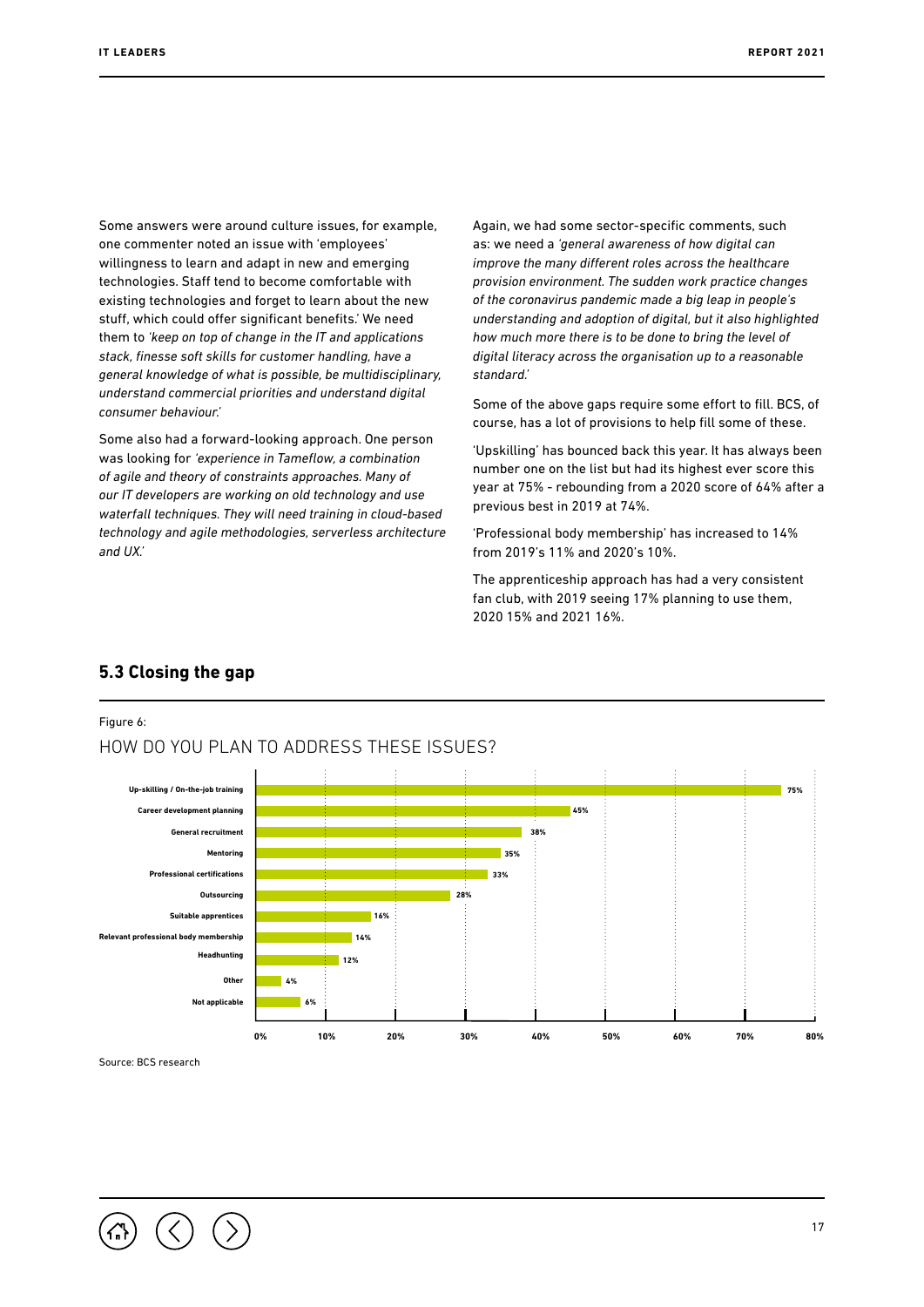## <span id="page-17-0"></span>6. WHERE IT LEADERSHIP IS NOW

#### **6.1 IT representation on the board**

Figure 7:

WITHIN YOUR ORGANISATION, HOW WELL DO YOU FEEL IT IS REPRESENTED AT BOARD LEVEL?



**Tech specialists** Source: BCS research

For 2021 we have asked a new question – in your organisation, how well do you feel IT is represented at board level? Whether IT should be a board-level position has been a matter of debate for many years. Perhaps this year more than most has shown the importance of how technology is represented at the highest level of business. Whilst it is good to see well over half marking this as 4 out of 5 or 5 out of 5 – 62% - that still leaves 38% with a feeling that it is mediocre or worse. We will keep an eye on how these change over 2021 – especially as the technology arm of most organisations will undoubtedly have a say on the business decisions that are made to address the impacts Brexit will have. It would be no exaggeration to say that effects on VAT, invoicing, rules of origin – general trade requirements – and the data, intellectual property, trademark and copyright implications are huge. IT as a business partner is well placed to quantify friction and costs for an organisations' backend to inform business decisions.

## **34%**

FEEL IT IS WELL REPRESENTED AT BOARD LEVEL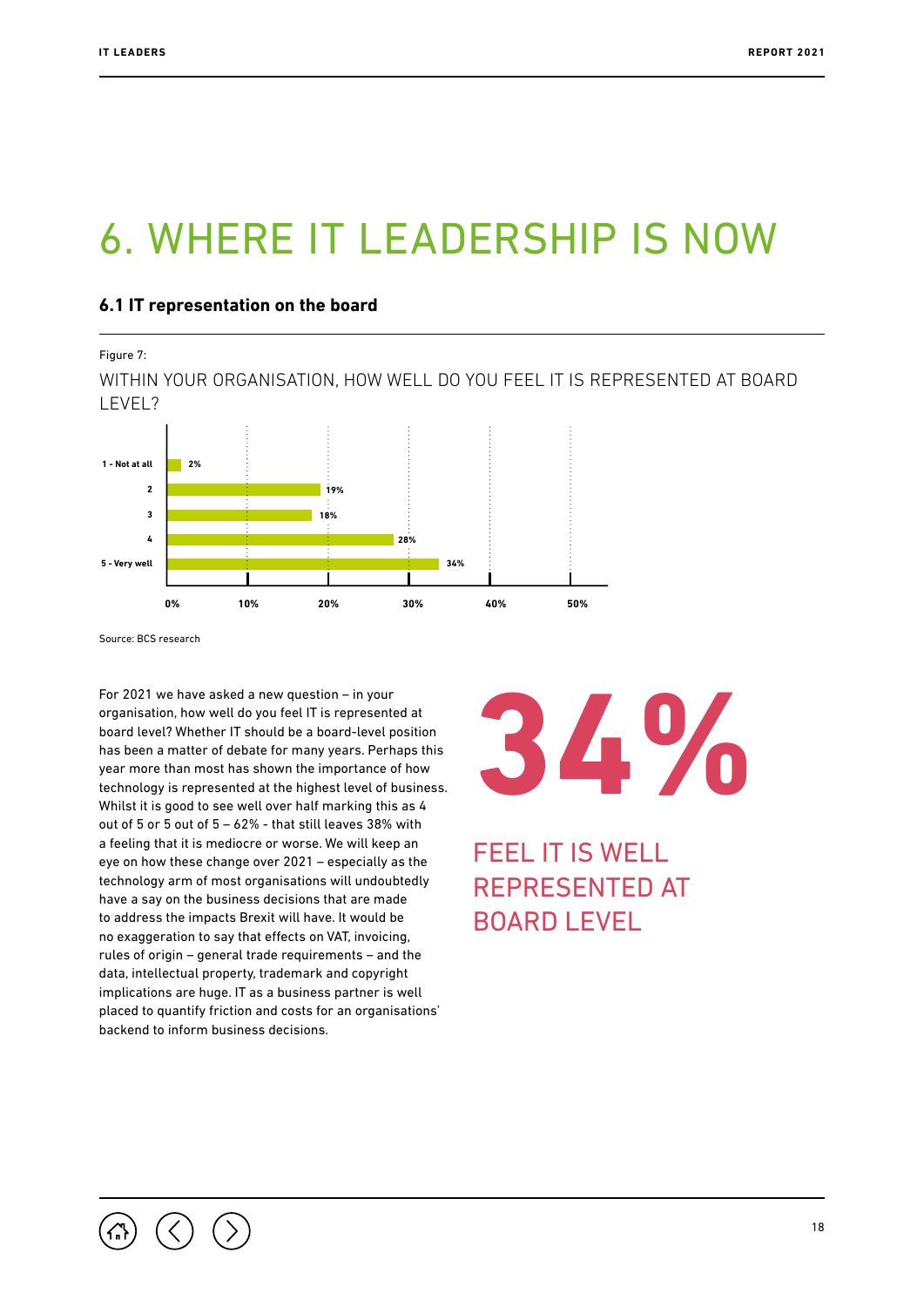<span id="page-18-0"></span>

#### **6.2 Leadership tips and inspiration**

The final new question in this year's research was on where IT leaders go for leadership tips and inspiration. These fell into five broad buckets – presented here in the order of most popular first.

#### 1. Written material

These included specialist books, magazines, The Financial Times, Gartner, Harvard Business Review, Computer Weekly, ITNOW, the Twitter tech community, tech forums, LinkedIn, McKinsey, and Forrester.

#### 2. Peers

Specifically listed were: colleagues, LinkedIn contacts, peers, professional networks, like-minded people, BCS specialist groups.

#### 3. Membership organisations

BCS came first here (caveat: of course, it was predominantly members who responded to this survey) but also name checked were the Chartered Institute for Information Security, CMI, DigitalHealth, ISACA, CIISEC, SANS, CISP, NCSC and the IET.

#### 4. Audio-visual material

These included online resources in general, webinars and YouTube.

#### 5. Inspiring people

Amongst this group drawing inspiration from digital leaders in general was often mentioned. Other more specific names included Elon Musk, Joe Biden, TED talk speakers and mentors.

We also had some outliers that didn't fall into a particular category. Here are the most unusual inspirations, presented in no particular order, and without comment:

- 1. Sports
- 2. Tinder
- 3. Past experience
- 4. Self
- 5. Nature, biomimicry
- 6. I draw my inspiration from start-ups. Their processes are lean and there is more accountability. Unlike established organisations, it is a sink or swim and I find it provides additional motivation to succeed.

Final bonus inspirational comment: *'I'm highly motivated and gain tips on every corner from almost anyone. I am inspired by meeting people who lead happy workforces or innovate for all the right reasons.'*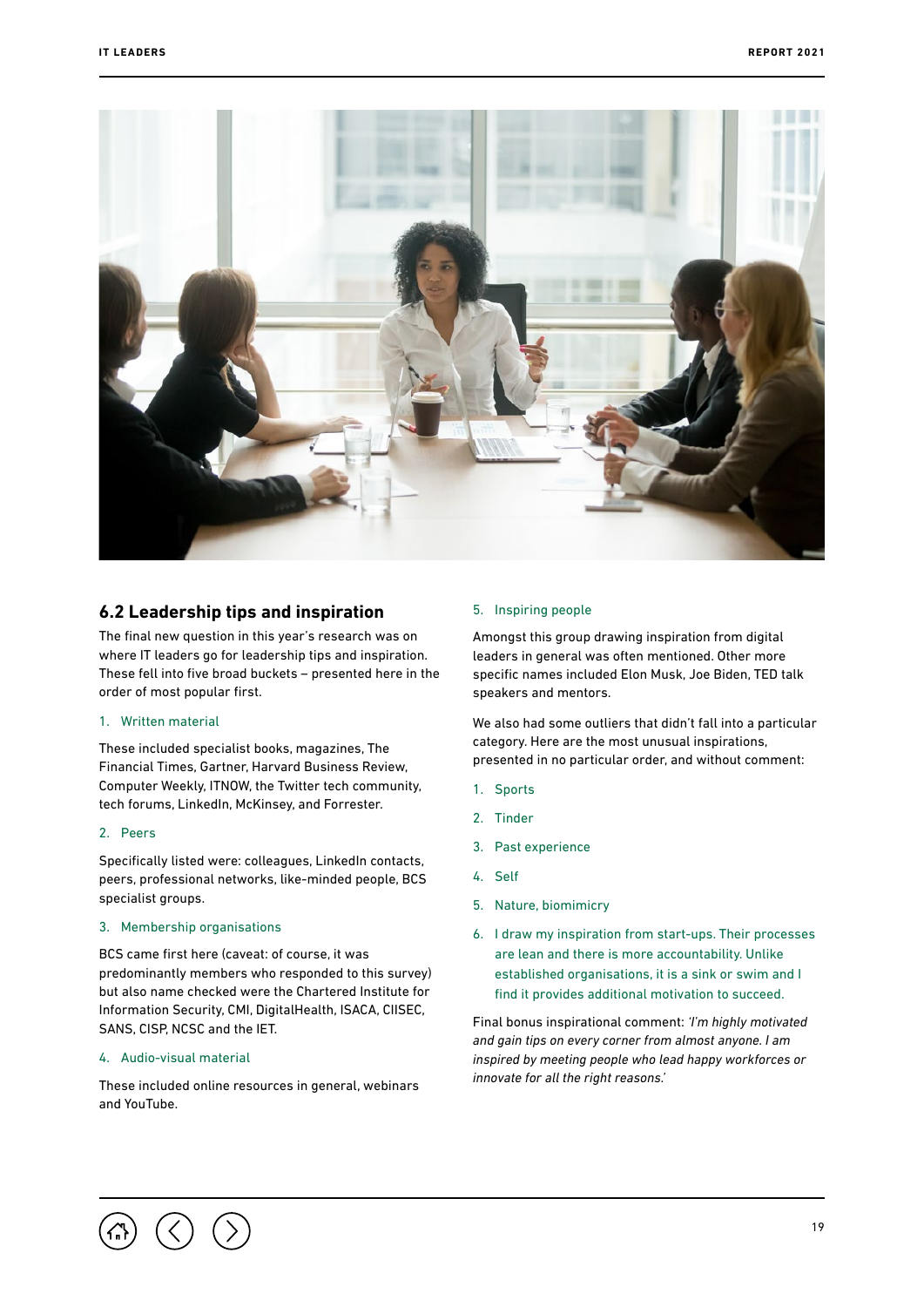## <span id="page-19-0"></span>7. METHODOLOGY

This report was written using findings generated on 12/01/21. In all 283 respondents completed or partially completed our survey during the period 9 December 2020 to 11 January 2021. The survey was conducted online and was promoted via a number of channels including direct email invitation, weekly newsletter and social media. The BCS IT leaders forum were also invited to take part in the survey. The survey was aimed at CIOs, IT managers and others who contribute to setting their organisation's strategic objectives.

The vast majority of participants are BCS members. Percentages quoted are based on the number of respondents who answered each question. This will vary from question to question because non-respondents to specific questions are excluded from the base.